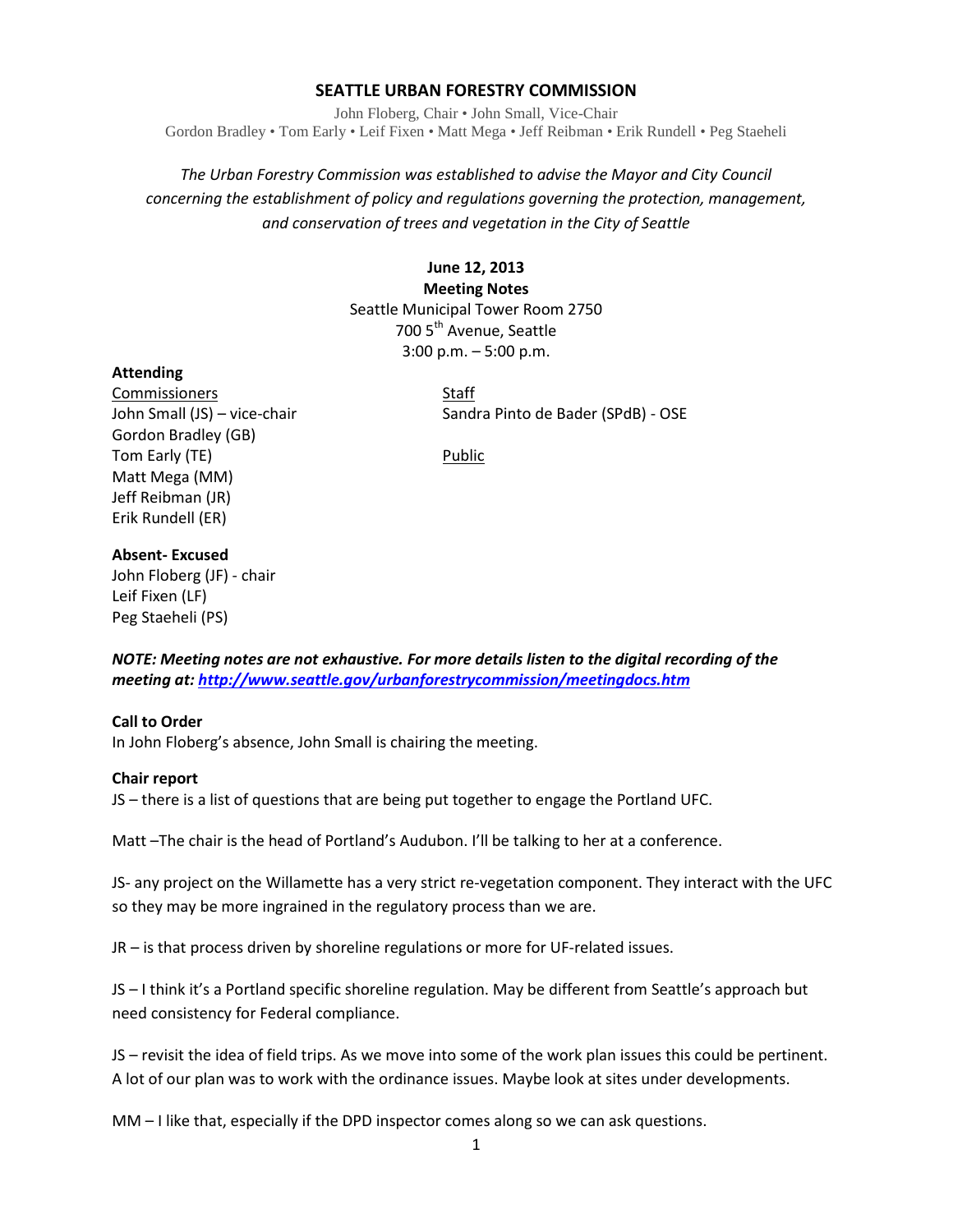JS – another trip was industrial areas, SODO or Ballard and understanding opportunities and constraints for additional canopy there. I don't think we need to do a field trip for mitigation and tracking. Participation on Arbor Day or other events might be something to consider as a group.

MM – we talked about Green Factor too.

JS – residential development might be more pertinent. Maybe Jeff could give us a tour on a successful Green Factor project.

TE – I think there's more value in Single Family.

JS – maybe DPD can provide an area with high density of developments. I see some benefit in going out and interface with inspectors on the field.

JR – I might be able to use a listserv I belong to and find a good project to visit. WE could see where they land according to the point system being considered. What kind of potential the point system has. To see on the ground what planting "x" number of trees looks like.

JS – Might be interesting to see if those areas where the development projects are happening are located in areas with low canopy. How much canopy are we losing in the long-term. It would be interesting to see how our suspicions bear out.

MM – Maybe we can do Georgetown that has diverse issues.

JR – Industrial areas around the Duwamish.

MM – a lot of activity going on right now.

JS – opportunities for real change would probably be along the Duwamish corridor. In terms of street trees is a different issue than habitat restoration issues. I have contacts for Port of Seattle, which could be another alternative.

# **Letter of support for City Fruit - continues**

JR – first paragraph can be edited a bit. The message is that they don't donate food to the restaurants, they donate it to food banks and sell to restaurants in order to fund their efforts.

ER – we should highlight the community stewardship piece.

TE- also they are looking for a self sustaining. I'm worry about food donation and food sales. Looking for help from the City

JR – my take is that they are looking for the City to provide a sustainable City source to suppo "Seeking to expand stewardship activities and create a mode of sustainable funding including expanding sales to restaurants and providing paid support to City programs, to maintain the balance of revenue sources"

MM – what was their budget last year.

GB – are there any precedents from the City funding these types of efforts?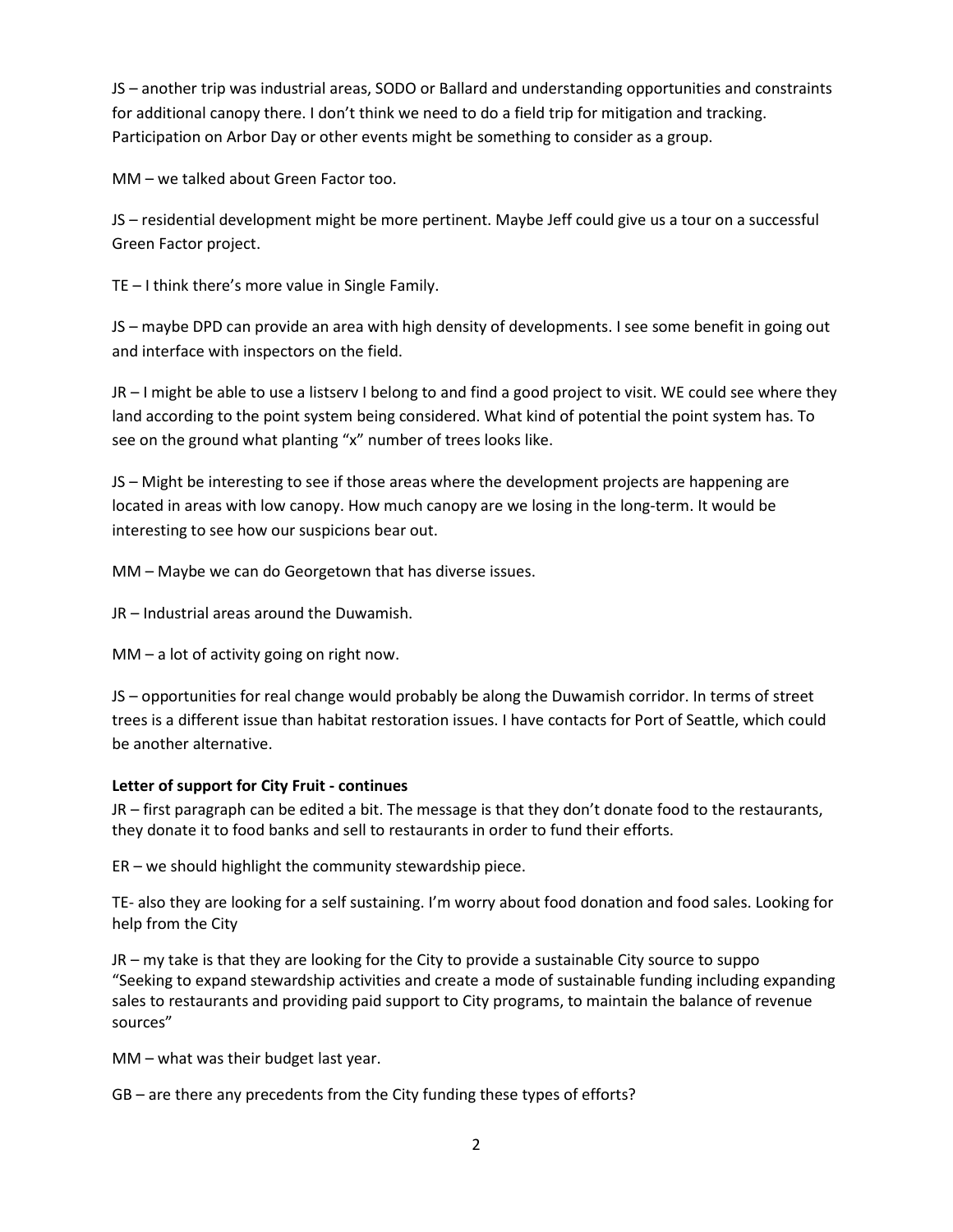#### SPdB – yes GSP

JR – we can express general support. The letter needs another round of edits.

MM - add a paragraph our recommendations to City Fruit. Put together a business plan, and other infrastructure to become sustainable.

JS – some of the information is not clear. Second paragraph needs more explanation on what the sustainable model is. What the specific ask is, is it an ask from the General Fund? Last paragraph, tie that to their targets even though they don't have a biz plan, what are they trying to achieve with that level of funding.

## **Recommendation on Departmental budgets – continues – possible vote**

ER – I'm still following up with each of the departments to get numbers for the last five years and broken down by the topics we discussed. I'm not sure if this is going to be easy to do but we could have a 5-year trend and then make a recommendation based on that. I'll continue working with the people that briefed us so this can be moved to July.

## **Recommendation on small lot development in SF zones:**

JR – policy recommendations for DPD staff and Conlin for a formal update on what they are doing. After our discussions I thought it through a bit and came to the conclusion that what we really wanted to comment on was that the tree point system was adapted moving forward. Jeff covered the content of the draft letter. Recommend a change to the tree point system so that all lots contribute to canopy cover. After doing test layouts we found that even the smallest 2000 sqft lot has enough planting space to fulfill 2 points. No one property should be off the hook on this.

MM – are street trees in addition.

JR – Street trees do not count toward the tree point system.

GB – tree points would translate to…

JR – small species – 1 point. Small.med 2 – points. They can also contribute to a fund.

JS – we are not dealing with the ordinance, but ensuring those trees survive development is going to be key.

MM – I wonder if they can transfer excess tree points to the home owner somehow. Too complicated.

JS – this was a good way to not change the deducted area (the 2000 number) but instead put in the minimum ensuring that trees are part of any site re-development in SF zones, without really changing things. Part of the rationale is that the tree credit system was modeled after trying to achieve the 33% canopy coverage for SF zones.

GB – are paragraphs 1 and 2 talking about two different policies?

JR – yes, they are related because we are linking both pieces.

JS – we considered commenting on the small lot development but really our comment is related to the tree ordinance and making sure small lots didn't fall under the threshold.